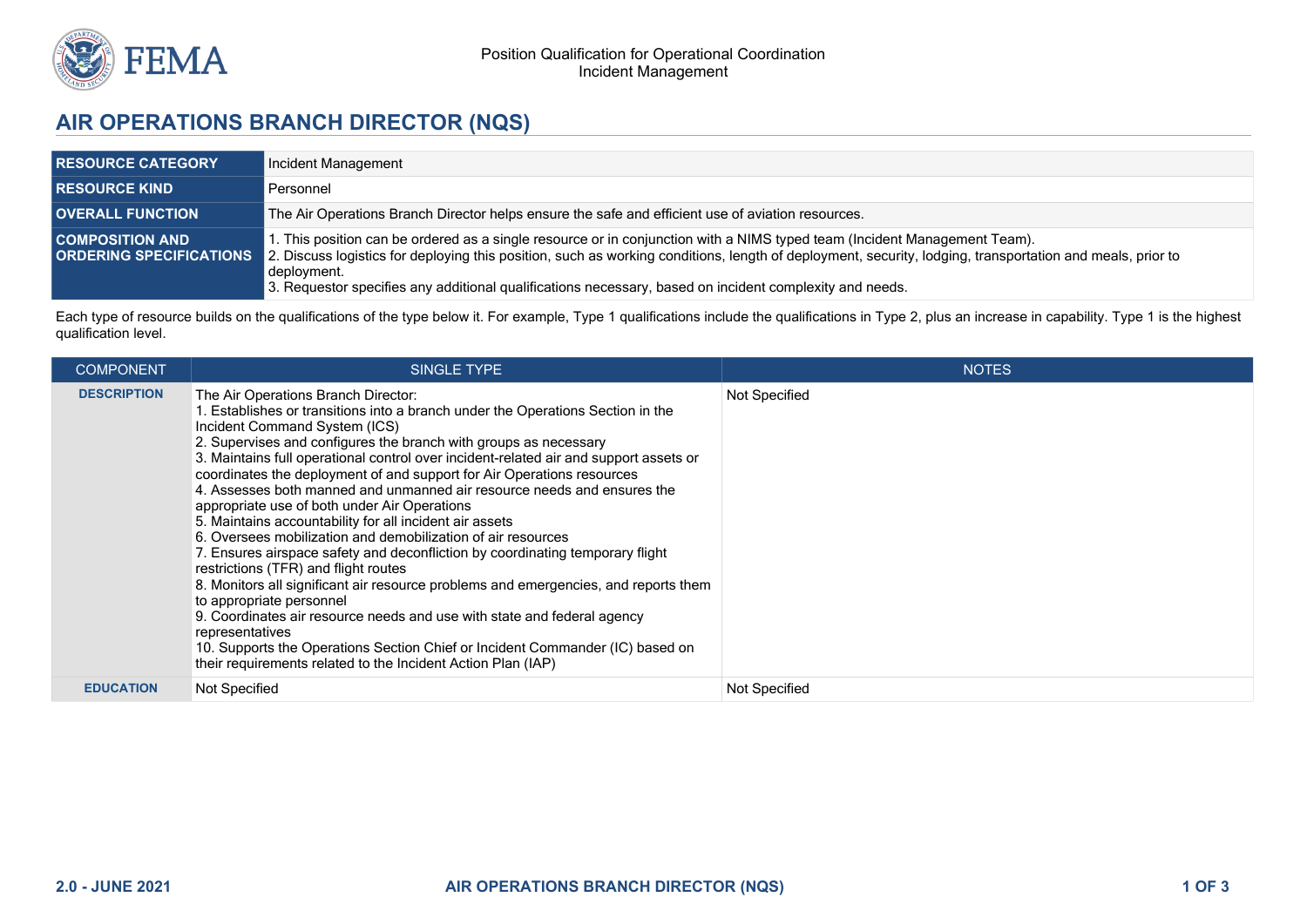

| <b>COMPONENT</b>                                                                            | <b>SINGLE TYPE</b>                                                                                                                                                                                                                                                                                                                                                                                                                                                                                                                                                                                                                                                                                                          | <b>NOTES</b>                                                                                                                                                                                                         |
|---------------------------------------------------------------------------------------------|-----------------------------------------------------------------------------------------------------------------------------------------------------------------------------------------------------------------------------------------------------------------------------------------------------------------------------------------------------------------------------------------------------------------------------------------------------------------------------------------------------------------------------------------------------------------------------------------------------------------------------------------------------------------------------------------------------------------------------|----------------------------------------------------------------------------------------------------------------------------------------------------------------------------------------------------------------------|
| <b>TRAINING</b>                                                                             | Completion of the following:<br>1. IS-100: Introduction to the Incident Command System, ICS-100<br>2. IS-200: Basic Incident Command System for Initial Response, ICS-200<br>3. ICS-300: Intermediate Incident Command System for Expanding Incidents<br>4. ICS-400: Advanced Incident Command System for Command and General Staff -<br>Complex Incidents<br>5. IS-700: National Incident Management System, An Introduction<br>6. IS-800: National Response Framework, An Introduction<br>7. E/G/L 0191: Emergency Operations Center/Incident Command System Interface<br>8. Authority Having Jurisdiction (AHJ)-approved Air Support Group Supervisor<br>course<br>9. AHJ-approved Introduction to Air Operations course | The NIMS Training Program defines a national baseline to guide and promote NIMS<br>training. It provides recommendations to assist AHJs in developing their own training<br>plans, tailored to their specific needs. |
| <b>EXPERIENCE</b>                                                                           | Knowledge, Skills and Abilities:<br>1. Knowledge of air tactical operations<br>Experience:<br>1. Successful completion of the National Qualification System (NQS) Position Task<br>Book (PTB) for the NIMS Air Operations Branch Director, or equivalent AHJ<br>documentation<br>2. Experience in an air operations support position                                                                                                                                                                                                                                                                                                                                                                                        | Military rating (current or former) as a pilot or navigator may fulfill air tactical or air<br>support experience requirement.                                                                                       |
| <b>PHYSICAL/MEDICAL</b><br><b>FITNESS</b>                                                   | Light                                                                                                                                                                                                                                                                                                                                                                                                                                                                                                                                                                                                                                                                                                                       | The NIMS Guideline for the NQS defines Physical/Medical Fitness levels for NQS<br>positions.                                                                                                                         |
| <b>CURRENCY</b>                                                                             | Functions in this position or a higher position during a qualifying incident, planned<br>event, exercise, drill or simulation at least once every three years                                                                                                                                                                                                                                                                                                                                                                                                                                                                                                                                                               | 1. Military experience may fulfill this currency requirement.<br>2. A higher position is one for which this position is a prerequisite within the<br>Operations Section.                                             |
| <b>PROFESSIONAL AND</b><br><b>TECHNICAL</b><br><b>LICENSES AND</b><br><b>CERTIFICATIONS</b> | Not Specified                                                                                                                                                                                                                                                                                                                                                                                                                                                                                                                                                                                                                                                                                                               | Not Specified                                                                                                                                                                                                        |